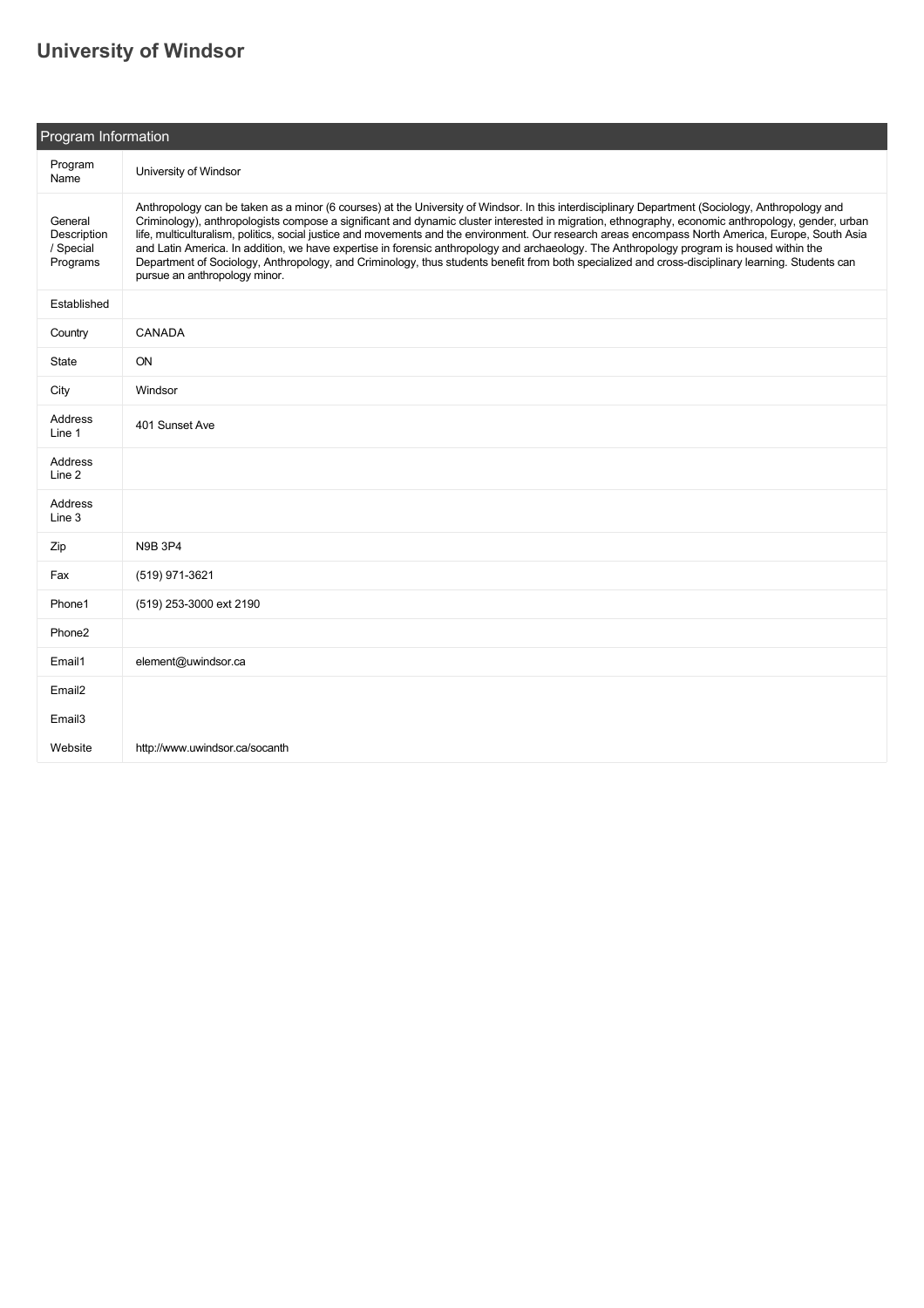| Anthropology Minor; BA in Sociology or Criminology or combined<br>Degrees Offered<br>Sociology/Criminology<br>• Anthropology<br>• Applied Anthropology<br><b>BA/BS Field Areas</b><br>• Biological Anthropology<br>• Cultural Anthropology<br>6 courses for a Minor in Anthropology. For further details, please visit:<br><b>BA/ BS Requirements</b><br>www.uwindsor.ca/sociology/<br><b>Cultural Anthropology</b><br>٠<br><b>PhD Field Areas</b><br>Windsor has excellent computer, library, and writing support services through the<br>department and on campus. It is situated in an urban, industrial and immigrant,<br><b>Research Facilities</b><br>border city.<br><b>Internships Available</b><br>Internship Required<br>Certs Offered | Program Details |  |  |  |  |
|--------------------------------------------------------------------------------------------------------------------------------------------------------------------------------------------------------------------------------------------------------------------------------------------------------------------------------------------------------------------------------------------------------------------------------------------------------------------------------------------------------------------------------------------------------------------------------------------------------------------------------------------------------------------------------------------------------------------------------------------------|-----------------|--|--|--|--|
|                                                                                                                                                                                                                                                                                                                                                                                                                                                                                                                                                                                                                                                                                                                                                  |                 |  |  |  |  |
|                                                                                                                                                                                                                                                                                                                                                                                                                                                                                                                                                                                                                                                                                                                                                  |                 |  |  |  |  |
|                                                                                                                                                                                                                                                                                                                                                                                                                                                                                                                                                                                                                                                                                                                                                  |                 |  |  |  |  |
|                                                                                                                                                                                                                                                                                                                                                                                                                                                                                                                                                                                                                                                                                                                                                  |                 |  |  |  |  |
|                                                                                                                                                                                                                                                                                                                                                                                                                                                                                                                                                                                                                                                                                                                                                  |                 |  |  |  |  |
|                                                                                                                                                                                                                                                                                                                                                                                                                                                                                                                                                                                                                                                                                                                                                  |                 |  |  |  |  |
|                                                                                                                                                                                                                                                                                                                                                                                                                                                                                                                                                                                                                                                                                                                                                  |                 |  |  |  |  |
|                                                                                                                                                                                                                                                                                                                                                                                                                                                                                                                                                                                                                                                                                                                                                  |                 |  |  |  |  |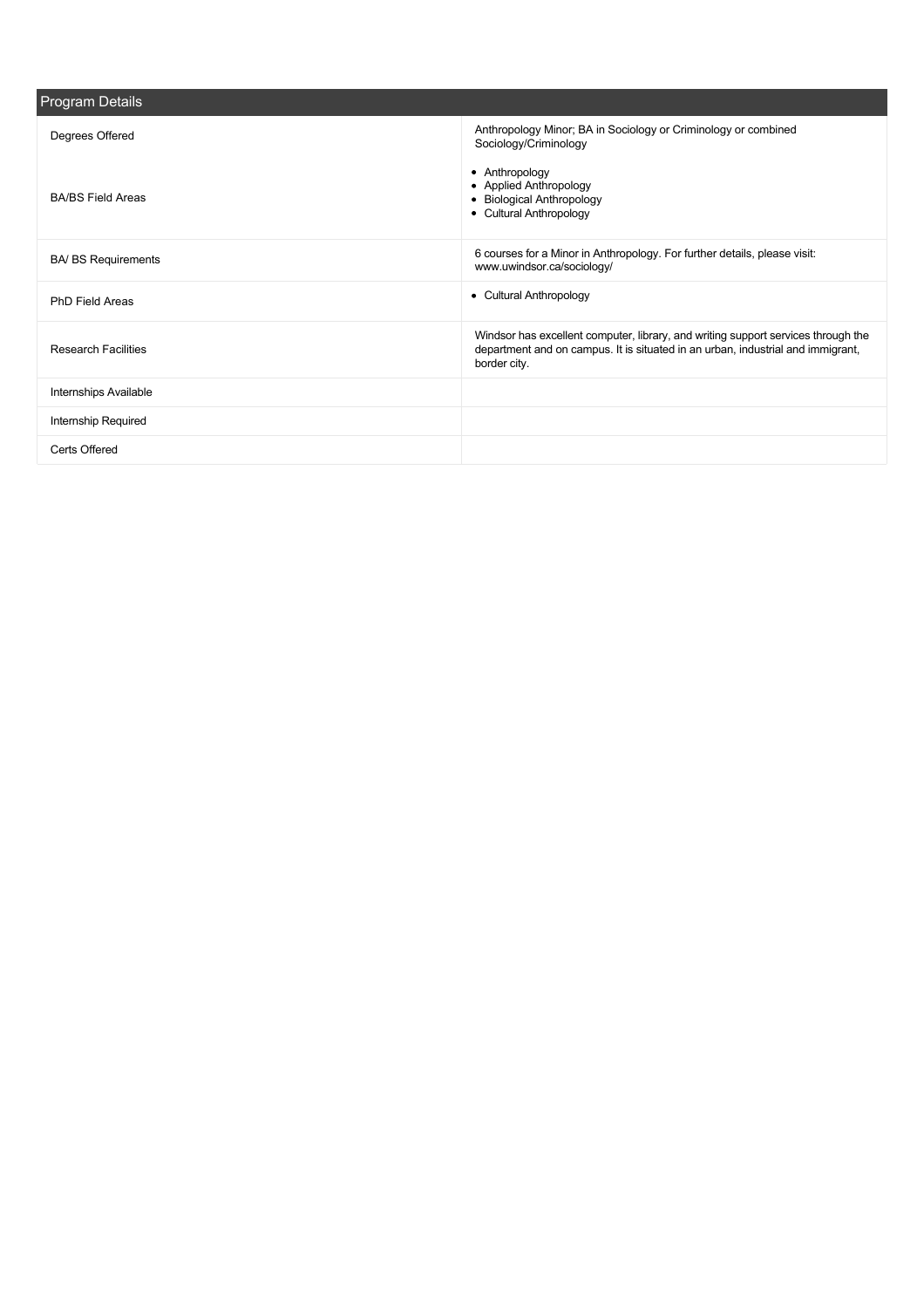| Statistical Information |                                                         |                |  |  |  |
|-------------------------|---------------------------------------------------------|----------------|--|--|--|
| 2012-13                 | Number of Male Undergrad Students                       | 13             |  |  |  |
|                         | Number of Female Undergrad Students                     | 22             |  |  |  |
|                         | BA/BS Degrees Granted To Males                          | 5              |  |  |  |
|                         | PHD Degrees Granted To Females                          | $\mathbf 0$    |  |  |  |
|                         | AA/AS DEGREES GRANTED TO FEMALES                        | 0              |  |  |  |
|                         | PHD Degrees Granted To Males                            | $\mathsf 0$    |  |  |  |
|                         | BA/BS DEGREES GRANTED TO FEMALES                        | 21             |  |  |  |
|                         | MA/MS Degrees Granted To Males                          | 0              |  |  |  |
| 2011-12                 | Number of Male Undergrad Students                       | 17             |  |  |  |
|                         | Number of Female Undergrad Students                     | 43             |  |  |  |
|                         | AA/AS Degrees Granted To Males                          | $\mathsf{O}$   |  |  |  |
|                         | MA/MS Degrees Granted To Females                        | 0              |  |  |  |
|                         | Number of New Grad Students                             | $\mathbf 0$    |  |  |  |
|                         | Number of Male Grad Students                            | $\mathsf 0$    |  |  |  |
|                         | Percentage OF FULL-TIME GRAD STUDENTS receiving funding | 0              |  |  |  |
|                         | Number of Female Grad Students                          | $\mathsf 0$    |  |  |  |
|                         | BA/BS Degrees Granted To Males                          | $\overline{2}$ |  |  |  |
| 2010-11                 | BA/BS DEGREES GRANTED TO FEMALES                        | 11             |  |  |  |
|                         | Number of Male Undergrad Students                       | 17             |  |  |  |
|                         | Number of Female Undergrad Students                     | 43             |  |  |  |